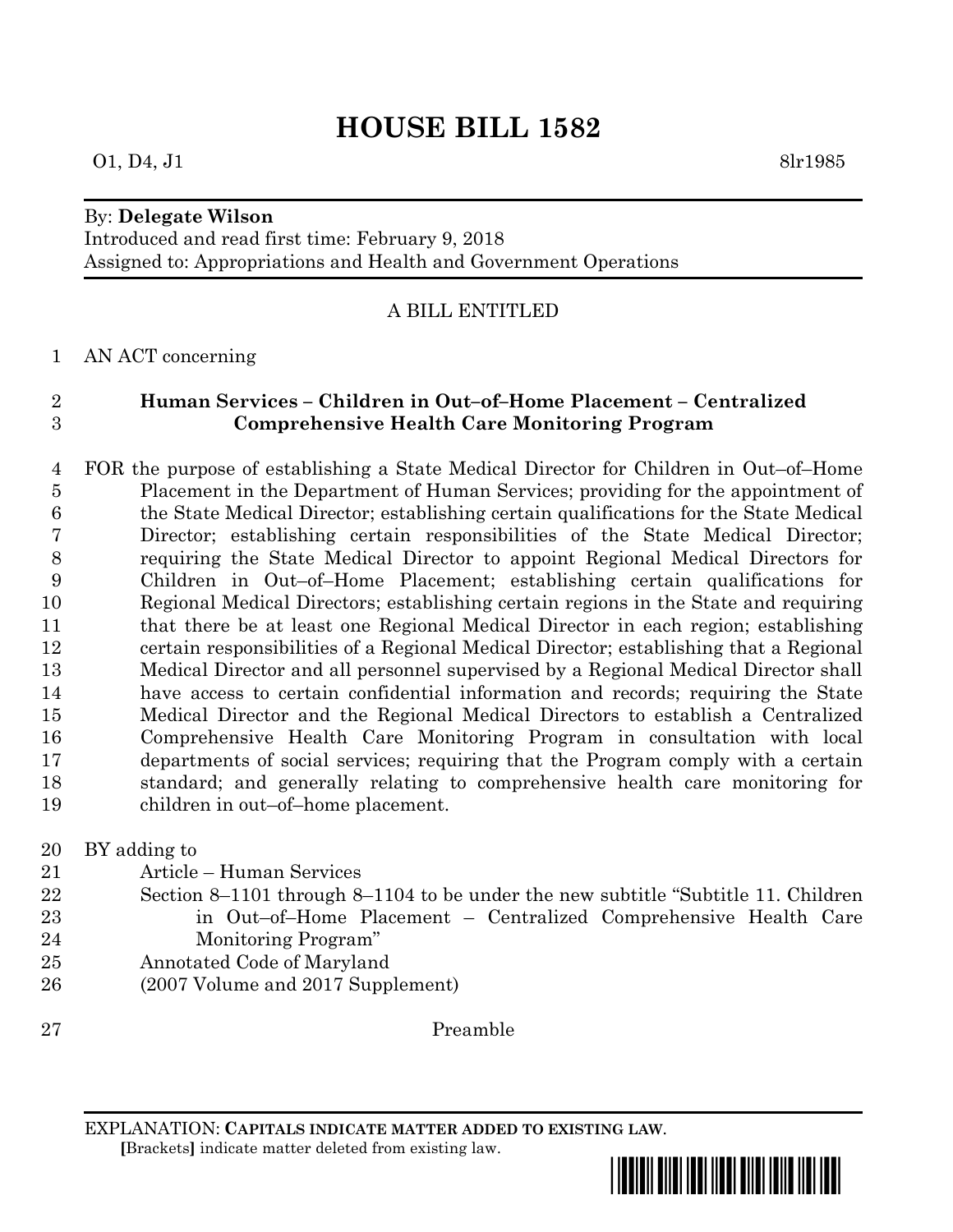#### **HOUSE BILL 1582**

 WHEREAS, Numerous studies have determined that children in foster care have more serious physical and mental health problems and risks than nearly any other population group in the nation; and

 WHEREAS, Adverse childhood experiences, including experiencing child abuse and neglect, may have serious long–term, negative outcomes on physical and mental health without adequate intervention; and

 WHEREAS, The State of Maryland has a legal and moral responsibility to provide appropriate health care services to meet the needs of children in foster care in the State; and

 WHEREAS, The Department of Legislative Services has audited the foster care agencies of the Department of Human Services and found significant deficiencies in the record keeping and monitoring of the health of children in foster care; and

 WHEREAS, Data from the Children's Review Board for Children has revealed significant problems and difficulties in the identification of health problems, the provision of health care, and the monitoring of the health needs of foster children and the health care provided to them; and

 WHEREAS, The Department of Human Services has no effective system for tracking the health care needs of, or services received by, children committed to its care through local departments of social services; and

 WHEREAS, Child welfare agencies in other states have imported Medicaid data into their State Automated Child Welfare Information System databases, known in Maryland as the Maryland Children's Electronic Social Services Information Exchange; and

 WHEREAS, Without evaluations by experts in child abuse, children with abusive injuries may be incorrectly diagnosed as having accidental injuries and children with accidental injuries may be incorrectly diagnosed as having abusive injuries; and

 WHEREAS, The Baltimore City Department of Social Services has contracted for the operation of a centralized comprehensive health care monitoring program, the Making All the Children Healthy (MATCH) program, that serves all of the foster children in its custody; and

 WHEREAS, One of the most important features of the MATCH program is the required hiring of a medical director to oversee the operations of the MATCH program and ensure the provision of timely quality health care to Baltimore foster children; and

 WHEREAS, Health oversight programs in other states have improved the health care services and health care outcomes of foster youth, including better asthma outcomes than other Medicaid recipients; and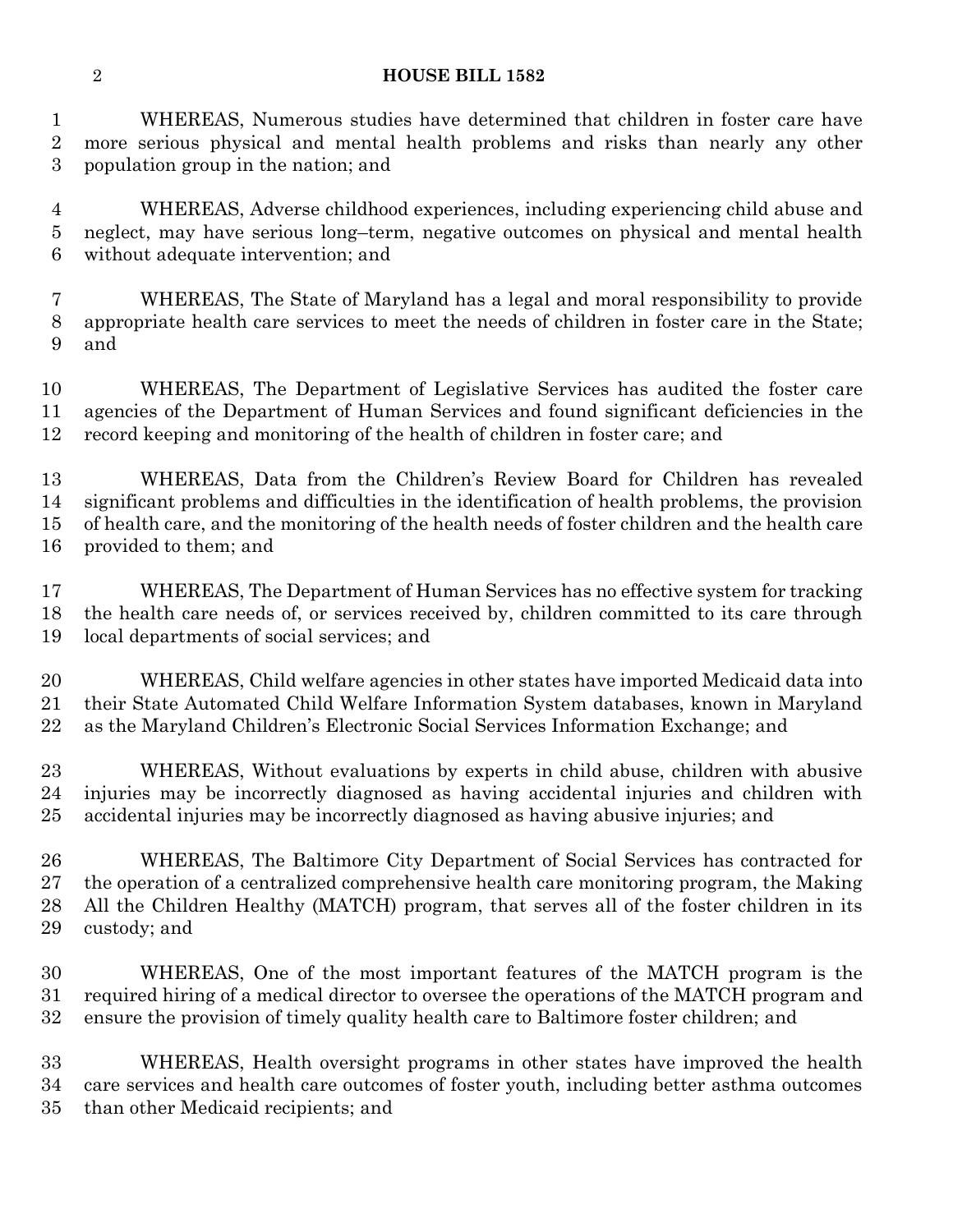#### **HOUSE BILL 1582** 3

 WHEREAS, Baltimore City is the only jurisdiction in the State with a program comparable to health oversight programs that serve foster children in other states and the only jurisdiction in the State with a medical director responsible for overseeing the provision of health care to foster children; now, therefore,

 SECTION 1. BE IT ENACTED BY THE GENERAL ASSEMBLY OF MARYLAND, That the Laws of Maryland read as follows:

 **SUBTITLE 11. CHILDREN IN OUT–OF–HOME PLACEMENT – CENTRALIZED COMPREHENSIVE HEALTH CARE MONITORING PROGRAM.**

**Article – Human Services**

**8–1101.**

 **(A) THERE IS A STATE MEDICAL DIRECTOR IN THE DEPARTMENT FOR CHILDREN IN OUT–OF–HOME PLACEMENT.**

 **(B) THE DEPARTMENT, IN CONSULTATION WITH THE MARYLAND DEPARTMENT OF HEALTH, SHALL APPOINT THE STATE MEDICAL DIRECTOR FOR CHILDREN IN OUT–OF–HOME PLACEMENT.**

 **(C) THE STATE MEDICAL DIRECTOR FOR CHILDREN IN OUT–OF–HOME PLACEMENT SHALL:**

**(1) BE A PHYSICIAN LICENSED TO PRACTICE MEDICINE IN THE STATE;**

 **(2) HAVE EXPERIENCE IN PROVIDING MEDICAL CARE TO CHILDREN; AND** 

 **(3) BE KNOWLEDGEABLE ABOUT THE UNIQUE HEALTH NEEDS OF CHILDREN IN OUT–OF–HOME PLACEMENT AND CHILDREN WHO ARE VICTIMS OF CHILD ABUSE OR NEGLECT.**

**8–1102.**

 **(A) THE STATE MEDICAL DIRECTOR FOR CHILDREN IN OUT–OF–HOME PLACEMENT SHALL:**

 **(1) COLLECT DATA ON THE TIMELINESS AND EFFECTIVENESS OF THE PROVISION OR PROCUREMENT OF HEALTH CARE SERVICES FOR CHILDREN IN THE CUSTODY OF THE LOCAL DEPARTMENTS;**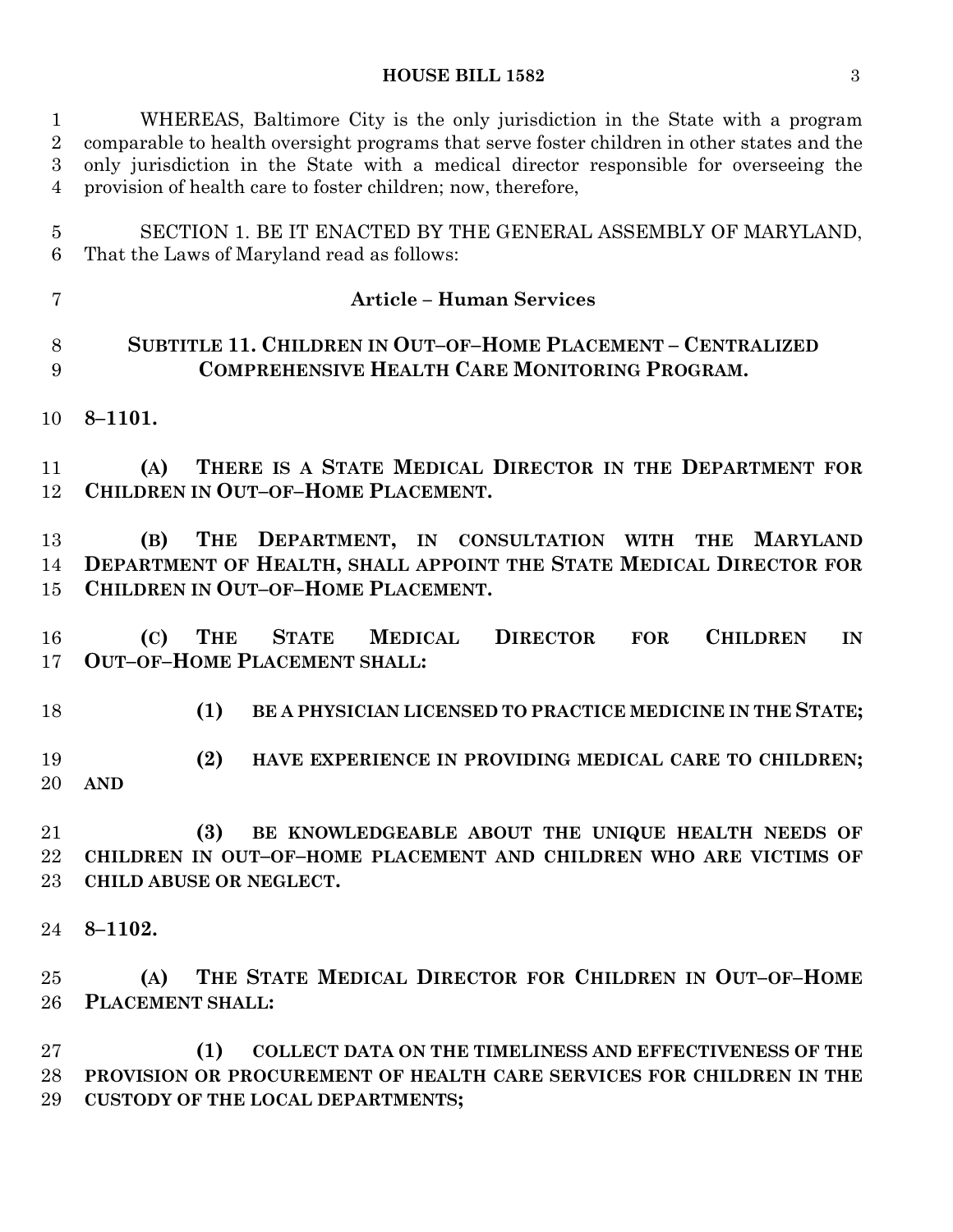**HOUSE BILL 1582**

 **(2) TRACK HEALTH OUTCOMES FOR CHILDREN IN OUT–OF–HOME PLACEMENT USING THE MOST RECENT HEALTHCARE EFFECTIVENESS DATA AND INFORMATION SET (HEDIS) MEASURES RELEVANT TO CHILDREN INCLUDING:**

 **(I) IMMUNIZATION STATUS; (II) LEAD SCREENING; (III) MEDICAL MANAGEMENT OF ASTHMA; (IV) FOLLOW–UP CARE FOR CHILDREN PRESCRIBED ADHD MEDICATIONS; (V) DEPRESSION SCREENING AND FOLLOW–UP FOR ADOLESCENTS; (VI) ANTIDEPRESSANT MEDICATION MANAGEMENT; (VII) FOLLOW–UP AFTER AN EMERGENCY DEPARTMENT VISIT OR HOSPITALIZATION FOR MENTAL ILLNESS; (VIII) METABOLIC MONITORING AND USE OF FIRST–LINE PSYCHOSOCIAL CARE FOR ADOLESCENTS ON ANTIPSYCHOTIC MEDICATIONS; (IX) APPROPRIATE TREATMENT FOR CHILDREN WITH UPPER RESPIRATORY INFECTIONS; AND (X) PROVISION OF COMPREHENSIVE DIABETES CARE; (3) ASSESS THE COMPETENCY, INCLUDING THE CULTURAL COMPETENCY, OF HEALTH CARE PROVIDERS WHO EVALUATE AND TREAT ABUSED AND NEGLECTED CHILDREN IN THE CUSTODY OF A LOCAL DEPARTMENT; (4) (I) PERIODICALLY ASSESS THE SUPPLY AND DIVERSITY OF HEALTH CARE SERVICES THAT EVALUATE AND TREAT CHILDREN IN OUT–OF–HOME PLACEMENT, IDENTIFY SHORTFALLS, IF ANY, AND REPORT THEM TO THE RELEVANT LOCAL DEPARTMENT, THE DEPARTMENT, AND THE MARYLAND DEPARTMENT OF HEALTH; AND (II) WORK WITH STATE AND LOCAL HEALTH AND CHILD** 

 **WELFARE OFFICIALS, PROVIDER AGENCIES, AND ADVOCATES TO EXPAND THE SUPPLY AND DIVERSITY OF HEALTH CARE SERVICES; AND**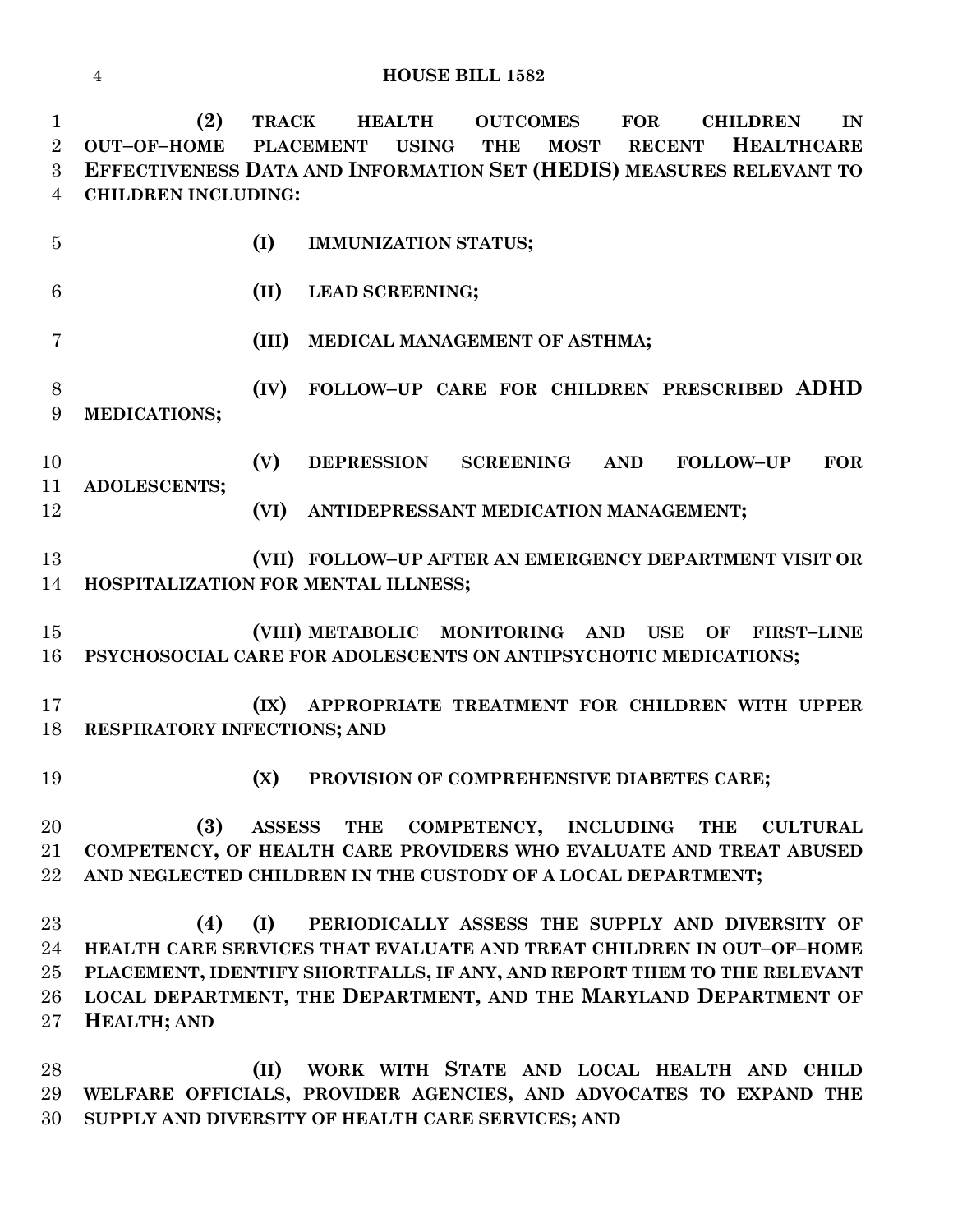**(5) WORK WITH STATE AND LOCAL HEALTH AND CHILD WELFARE OFFICIALS, PROVIDER AGENCIES, AND ADVOCATES TO IDENTIFY SYSTEMIC PROBLEMS AFFECTING HEALTH CARE FOR CHILDREN IN OUT–OF–HOME PLACEMENT AND DEVELOP SOLUTIONS.**

 **(B) (1) THE STATE MEDICAL DIRECTOR FOR CHILDREN IN OUT–OF–HOME PLACEMENT SHALL REPORT ANNUALLY TO THE GENERAL ASSEMBLY, IN ACCORDANCE WITH § 2–1246 OF THE STATE GOVERNMENT ARTICLE, ON THE CURRENT STATUS OF HEALTH CARE SERVICES FOR CHILDREN IN OUT–OF–HOME PLACEMENT IN THE STATE.**

 **(2) A REPORT MADE UNDER PARAGRAPH (1) OF THIS SUBSECTION SHALL BE MADE AVAILABLE TO THE PUBLIC ON THE DEPARTMENT'S WEBSITE.**

**8–1103.**

 **(A) THE STATE MEDICAL DIRECTOR FOR CHILDREN IN OUT–OF–HOME PLACEMENT SHALL APPOINT REGIONAL MEDICAL DIRECTORS FOR CHILDREN IN OUT–OF–HOME PLACEMENT.**

**(B) A REGIONAL MEDICAL DIRECTOR SHALL BE:**

 **(1) A PHYSICIAN LICENSED TO PRACTICE IN THE STATE OR AN ADVANCED PRACTICE REGISTERED NURSE; AND** 

 **(2) EXPERIENCED IN PROVIDING MEDICAL CARE TO CHILDREN AND KNOWLEDGEABLE ABOUT THE UNIQUE HEALTH NEEDS OF CHILDREN IN OUT–OF–HOME PLACEMENT AND CHILDREN WHO MAY BE VICTIMS OF CHILD ABUSE OR NEGLECT.**

 **(C) THERE SHALL BE AT LEAST ONE REGIONAL MEDICAL DIRECTOR FOR THE FOLLOWING REGIONS:**

**(1) BALTIMORE CITY;**

 **(2) CENTRAL REGION (ANNE ARUNDEL, CARROLL, FREDERICK, AND HOWARD COUNTIES);**

 **(3) EAST REGION (CAROLINE, DORCHESTER, KENT, QUEEN ANNE'S, SOMERSET, TALBOT, WICOMICO, AND WORCESTER COUNTIES);**

**(4) MONTGOMERY COUNTY;**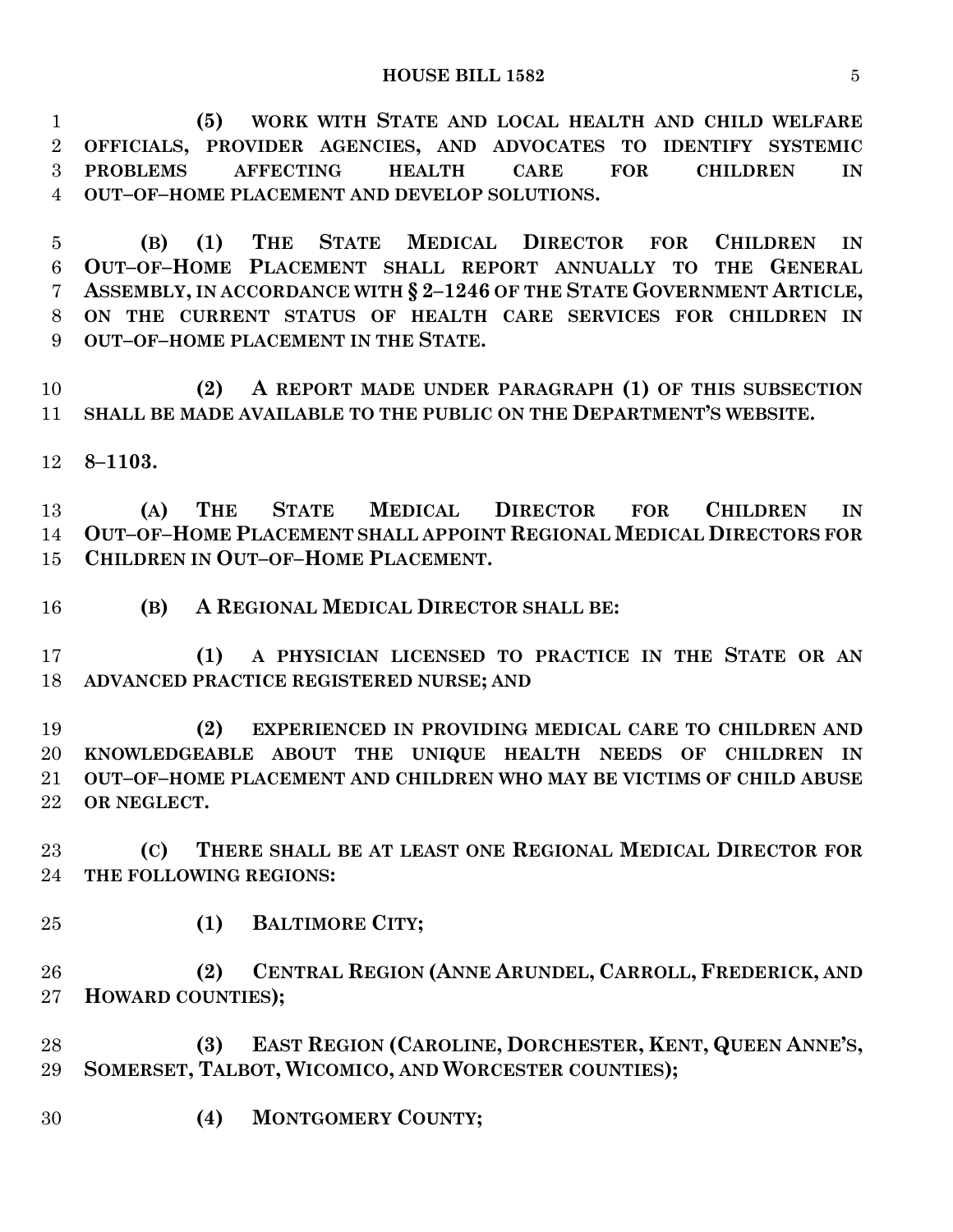|                              | $6\phantom{.}6$<br><b>HOUSE BILL 1582</b> |                                                                                                                                                                                                                                                                                |  |
|------------------------------|-------------------------------------------|--------------------------------------------------------------------------------------------------------------------------------------------------------------------------------------------------------------------------------------------------------------------------------|--|
| $\mathbf{1}$                 | (5)                                       | NORTH REGION (BALTIMORE, CECIL, AND HARFORD COUNTIES);                                                                                                                                                                                                                         |  |
| $\overline{2}$               | (6)                                       | PRINCE GEORGE'S COUNTY;                                                                                                                                                                                                                                                        |  |
| $\sqrt{3}$<br>$\overline{4}$ | (7)<br><b>COUNTIES); AND</b>              | SOUTH REGION (CALVERT, CHARLES, AND ST. MARY'S                                                                                                                                                                                                                                 |  |
| $\overline{5}$<br>6          | (8)<br>COUNTIES).                         | WEST REGION (ALLEGANY, GARRETT, AND WASHINGTON                                                                                                                                                                                                                                 |  |
| 7                            | (D)                                       | A REGIONAL MEDICAL DIRECTOR SHALL:                                                                                                                                                                                                                                             |  |
| 8<br>9<br>10                 | (1)                                       | REVIEW MEDICAL RECORDS AND OTHER DATA CONCERNING<br>CHILDREN IN OUT-OF-HOME PLACEMENT IN THE REGION AND COMMUNICATE WITH<br><b>LOCAL HEALTH CARE PROVIDERS TO:</b>                                                                                                             |  |
| 11<br>12                     |                                           | (I)<br>EVALUATE THE NEED FOR ASSESSMENTS, SCREENINGS,<br>EVALUATIONS, TESTS, AND EXAMINATIONS; AND                                                                                                                                                                             |  |
| 13<br>14<br>15<br>16<br>17   | APPROPRIATE;                              | (II)<br>THAT REPORTS<br><b>ENSURE</b><br>OF<br>ANY<br>ASSESSMENTS,<br>SCREENINGS, EVALUATIONS, TESTS, OR EXAMINATIONS ARE DISTRIBUTED TO<br>CAREGIVERS, PARENTS, GUARDIANS, ATTORNEYS, COURT-APPOINTED SPECIAL<br>ADVOCATES, JUVENILE COURTS, AND OTHER PARTIES AS REQUIRED OR |  |
| 18<br>19<br>21               | (2)                                       | ENSURE THAT A LOCAL DEPARTMENT MAINTAINS CURRENT AND<br>COMPLETE HEALTH RECORDS FOR ALL CHILDREN IN OUT-OF-HOME PLACEMENT,<br>20 INCLUDING CURRENT AND COMPLETE HEALTH PASSPORTS, AND THAT RECORDS<br>ARE PROVIDED EXPEDIENTLY TO A CHILD'S CAREGIVER;                         |  |
| 22<br>23<br>24               | (3)<br><b>CAREGIVERS;</b>                 | ENSURE THAT COMPREHENSIVE, CURRENT HEALTH PLANS ARE<br>MAINTAINED IN A CHILD'S CASE RECORDS AND AVAILABLE TO THE CHILD'S                                                                                                                                                       |  |
| 25                           | (4)                                       | <b>ENSURE THAT:</b>                                                                                                                                                                                                                                                            |  |
| 26<br>$27\,$                 |                                           | (I)<br>HEALTH CARE APPOINTMENTS FOR A CHILD<br>IN<br>OUT-OF-HOME PLACEMENT ARE SCHEDULED EXPEDITIOUSLY;                                                                                                                                                                        |  |
| 28<br>29                     |                                           | (II) CAREGIVERS ARE QUICKLY NOTIFIED AND REMINDED OF<br>SCHEDULED HEALTH CARE APPOINTMENTS;                                                                                                                                                                                    |  |
|                              |                                           |                                                                                                                                                                                                                                                                                |  |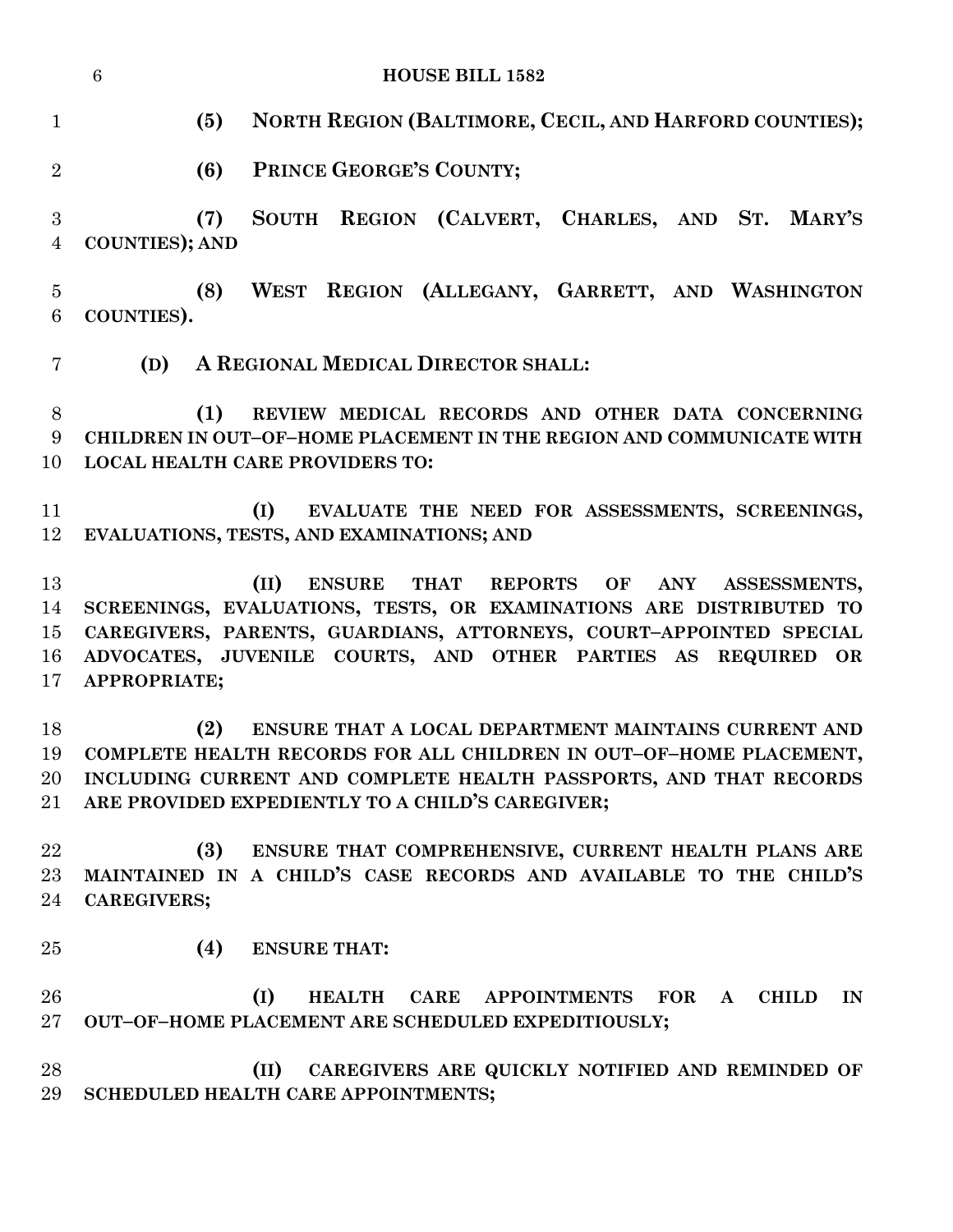#### **HOUSE BILL 1582** 7

 **(III) TRANSPORTATION ARRANGEMENTS FOR HEALTH CARE APPOINTMENTS ARE MADE IN A TIMELY MANNER;**

## **(IV) HEALTH CARE APPOINTMENTS WERE KEPT; AND**

 **(V) ANY FOLLOW–UP HEALTH CARE APPOINTMENTS ARE SCHEDULED;**

 **(5) USING PRACTICE GUIDELINES DEVELOPED BY CHILD ABUSE MEDICAL PROVIDERS (MARYLAND CHAMP), THE AMERICAN ACADEMY OF PEDIATRICS, THE HELFER SOCIETY, AND OTHER EXPERT ORGANIZATIONS, ENSURE BEST–PRACTICE MEDICAL REVIEW AND EVALUATION OF CASES OF SUSPECTED CHILD ABUSE OR NEGLECT; AND**

 **(6) ENSURE THAT CHILDREN IN OUT–OF–HOME PLACEMENT RECEIVE APPROPRIATE AND PROPER HEALTH CARE, INCLUDING:**

 **(I) LOCATING A MEDICAL HOME FOR EACH CHILD TO PROVIDE CONSISTENT AND APPROPRIATE HEALTH CARE SERVICES;**

 **(II) ENSURING THAT A CHILD IN OUT–OF–HOME PLACEMENT RECEIVES APPROPRIATE MENTAL HEALTH TREATMENT INCLUDING ENSURING THAT UNNECESSARY PSYCHOTROPIC MEDICATIONS ARE NOT PRESCRIBED OR ADMINISTERED;**

- 
- **(III) IDENTIFYING APPROPRIATE SPECIALISTS WHEN NEEDED;**
- **(IV) ADDRESSING HEALTH EMERGENCIES;**

 **(V) PROVIDING ADVICE REGARDING CONSENT FOR MEDICAL TREATMENT TO A LOCAL DEPARTMENT;**

 **(VI) ENSURING THAT ALL CHILDREN HAVE CURRENT ELIGIBILITY FOR AND ACCESS TO THE MARYLAND MEDICAL ASSISTANCE PROGRAM AND OTHER PUBLIC BENEFITS AND SERVICES, SUCH AS DISABILITY CARE AND SUPPORT;**

 **(VII) ENSURING THAT ALL AGE–APPROPRIATE PERIODIC ASSESSMENTS, SCREENINGS, EVALUATIONS, TESTS, AND EXAMINATIONS ARE CONDUCTED AT THE APPROPRIATE TIME AS RECOMMENDED OR REQUIRED;**

 **(VIII) ENSURING THAT ALL CHILDREN UNDER THE AGE OF 4 YEARS HAVE PROMPT ASSESSMENTS FOR LEARNING, LANGUAGE, MOTOR, AND**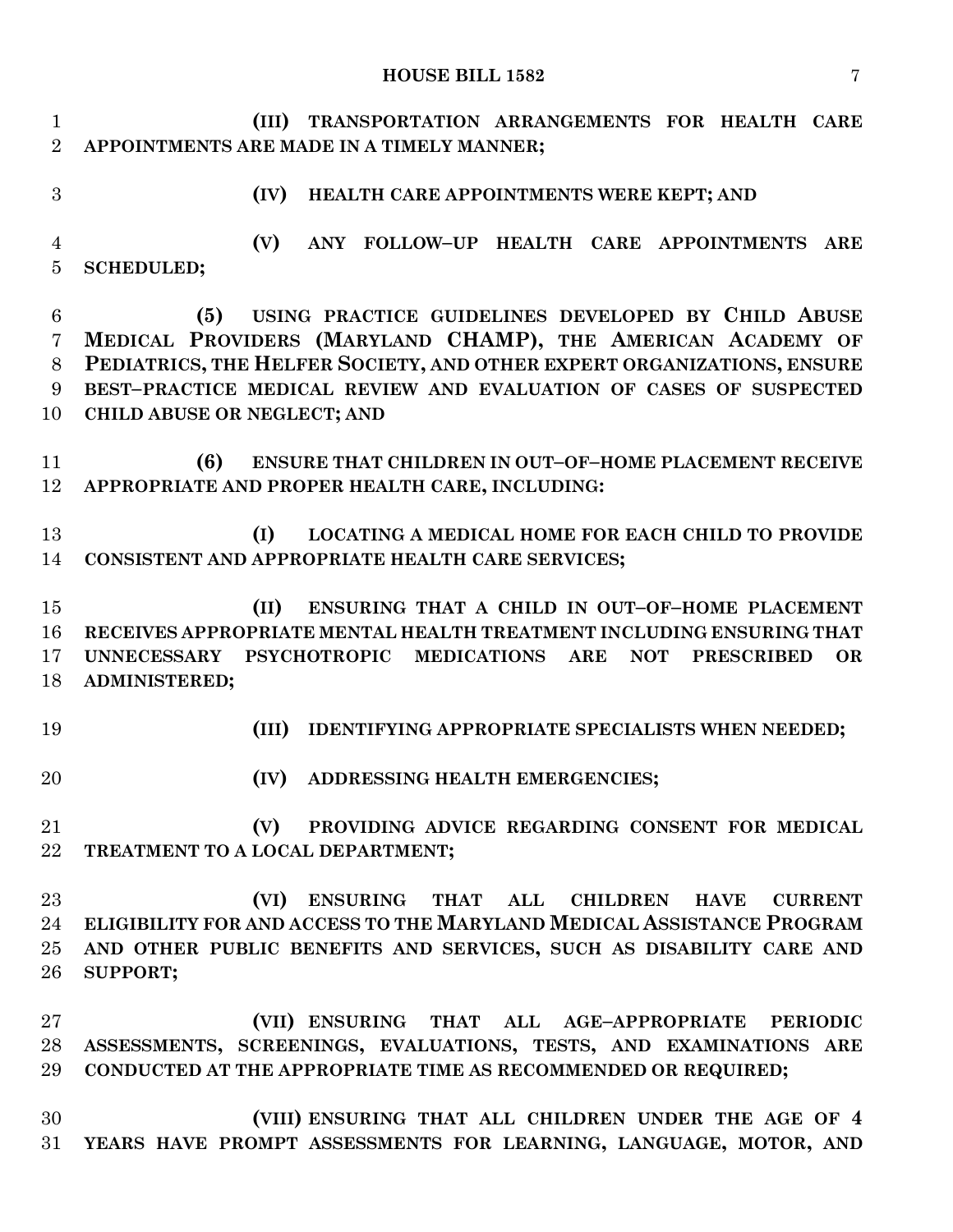| $\mathbf{1}$<br>$\overline{2}$ | OTHER DEVELOPMENTAL DELAYS OR CONCERNS AND THAT THESE CHILDREN ARE<br>PROMPTLY REFERRED FOR SERVICES AS NEEDED;                                                                                                                                                                                                                                |  |
|--------------------------------|------------------------------------------------------------------------------------------------------------------------------------------------------------------------------------------------------------------------------------------------------------------------------------------------------------------------------------------------|--|
| 3<br>$\overline{4}$            | ENSURING THAT HEALTH ISSUES ARE DISCUSSED AT<br>(IX)<br>FAMILY INVOLVEMENT MEETINGS;                                                                                                                                                                                                                                                           |  |
| $\bf 5$<br>$\,6$<br>7<br>8     | ADDRESSING THE SPECIFIC HEALTH CARE NEEDS OF<br>(X)<br>ADOLESCENTS, INCLUDING FAMILY PLANNING, OBSTETRICS AND GYNECOLOGICAL<br>CARE, BIRTH CONTROL, SUBSTANCE ABUSE, PRENATAL CARE, CHILDBIRTH,<br>POSTPARTUM CARE, AND ISSUES OF SEXUAL ORIENTATION AND GENDER IDENTITY;                                                                      |  |
| 9                              | (XI)<br>MONITORING MEDICATION MANAGEMENT;                                                                                                                                                                                                                                                                                                      |  |
| 10<br>11<br>12                 | (XII) ASSISTING LOCAL DEPARTMENTS<br>IN<br><b>FINDING</b><br>APPROPRIATE, LEAST-RESTRICTIVE, NONINSTITUTIONALIZED CARE, PLACEMENTS,<br>AND SUPPORTIVE SERVICES FOR CHILDREN IN OUT-OF-HOME PLACEMENT;                                                                                                                                          |  |
| 13<br>14<br>15                 | (XIII) MONITORING AND ASSESSING THE PROVISION OF MENTAL<br>HEALTH OR BEHAVIORAL HEALTH SERVICES FOR CHILDREN IN GROUP-CARE<br>PLACEMENTS;                                                                                                                                                                                                      |  |
| 16<br>17<br>18                 | (XIV) DIRECTING PLACEMENT AGENCIES AS NECESSARY AND AS<br>REQUIRED BY APPLICABLE LAW OR REGULATIONS TO ADDRESS THE SPECIFIC<br>HEALTH CARE NEEDS OF CHILDREN PLACED IN THEIR CARE; AND                                                                                                                                                         |  |
| 19<br>20<br>21                 | (XV) INTERVENING WHEN NECESSARY TO ENSURE<br><b>SOUND</b><br>DECISION MAKING BY THE LOCAL DEPARTMENT ON HEALTH ISSUES FOR A CHILD IN<br>THE CUSTODY OF THE LOCAL DEPARTMENT.                                                                                                                                                                   |  |
| 22<br>23<br>24<br>25           | A REGIONAL MEDICAL DIRECTOR AND ALL PERSONNEL SUPERVISED<br>(E)<br>BY THE REGIONAL MEDICAL DIRECTOR SHALL HAVE ACCESS TO ALL CONFIDENTIAL<br>INFORMATION AND RECORDS AVAILABLE TO, OR IN THE POSSESSION OF, THE LOCAL<br>DEPARTMENT.                                                                                                           |  |
| 26                             | $8 - 1104.$                                                                                                                                                                                                                                                                                                                                    |  |
| 27<br>28<br>29<br>30<br>31     | THE STATE MEDICAL DIRECTOR FOR CHILDREN IN OUT-OF-HOME<br>(A)<br>PLACEMENT AND THE REGIONAL MEDICAL DIRECTORS FOR CHILDREN IN<br>OUT-OF-HOME PLACEMENT, IN CONSULTATION WITH THE LOCAL DEPARTMENTS,<br>SHALL DEVELOP A CENTRALIZED COMPREHENSIVE HEALTH CARE MONITORING<br>PROGRAM THAT WILL ENSURE THE REPLICATION OF CENTRALIZED HEALTH CARE |  |

**COORDINATION AND MONITORING OF SERVICES ACROSS REGIONS.**

#### **HOUSE BILL 1582**